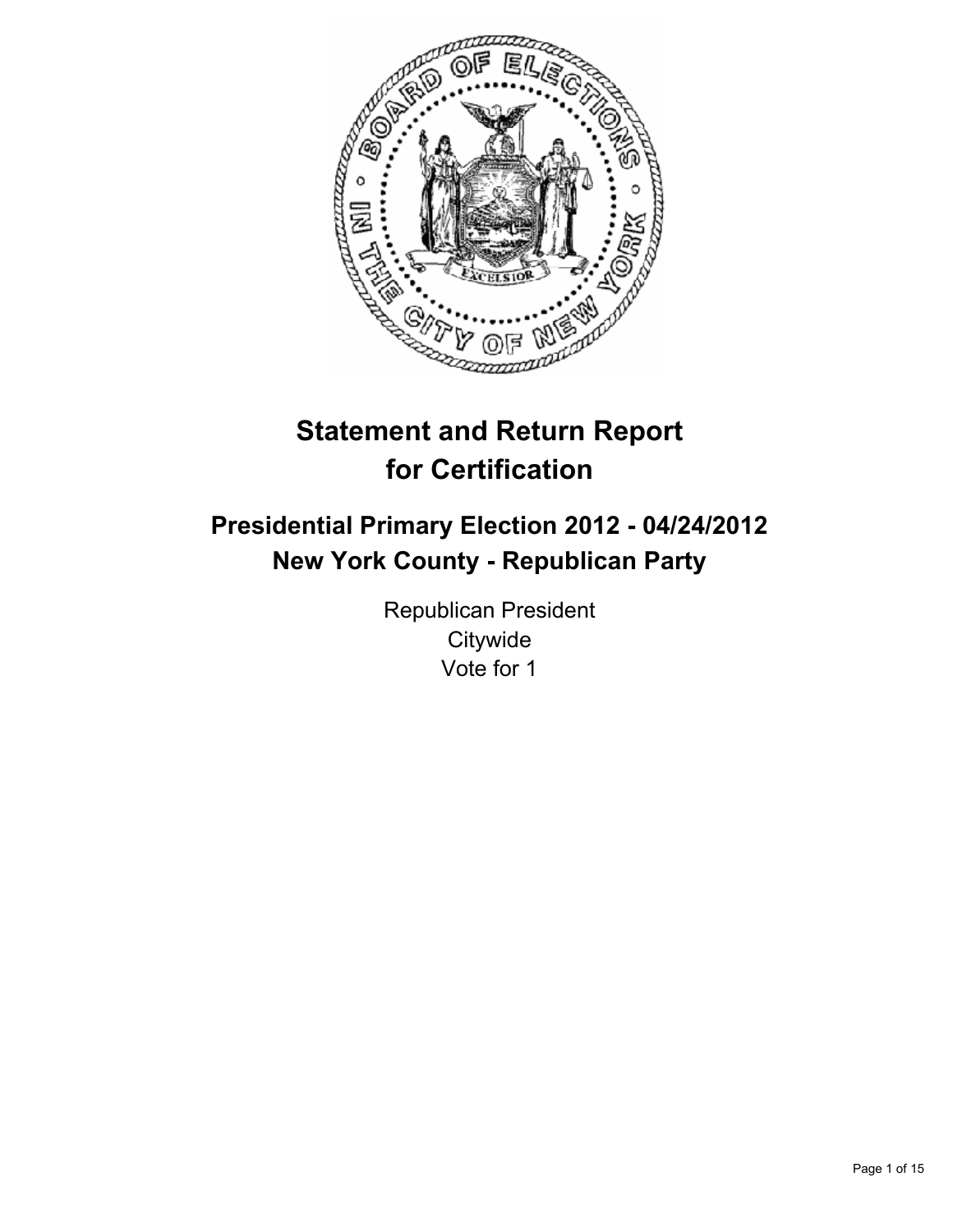

| <b>Assembly District 64</b>                              |                |
|----------------------------------------------------------|----------------|
| PUBLIC COUNTER                                           | 184            |
| <b>EMERGENCY</b>                                         | 0              |
| ABSENTEE/MILITARY                                        | 13             |
| <b>FEDERAL</b>                                           | 7              |
| SPECIAL PRESIDENTIAL                                     | 0              |
| <b>AFFIDAVIT</b>                                         | 3              |
| <b>Total Ballots</b>                                     | 207            |
| Less - Inapplicable Federal/Special Presidential Ballots | 0              |
| <b>Total Applicable Ballots</b>                          | 207.00         |
| <b>RON PAUL</b>                                          | 39             |
| <b>NEWT GINGRICH</b>                                     | 13             |
| <b>MITT ROMNEY</b>                                       | 148            |
| <b>RICK SANTORUM</b>                                     | 5              |
| <b>Total Votes</b>                                       | 205            |
| Unrecorded                                               | $\overline{2}$ |
| <b>Assembly District 66</b>                              |                |
| PUBLIC COUNTER                                           | 331            |
| <b>EMERGENCY</b>                                         | 0              |
| ABSENTEE/MILITARY                                        | 20             |
| <b>FEDERAL</b>                                           | 33             |
| SPECIAL PRESIDENTIAL                                     | 0              |
| <b>AFFIDAVIT</b>                                         | 9              |
| <b>Total Ballots</b>                                     | 393            |
| Less - Inapplicable Federal/Special Presidential Ballots | $\Omega$       |
| <b>Total Applicable Ballots</b>                          | 393.00         |
| <b>RON PAUL</b>                                          | 57             |
| <b>NEWT GINGRICH</b>                                     | 30             |
| <b>MITT ROMNEY</b>                                       | 286            |
| <b>RICK SANTORUM</b>                                     | 16             |
| <b>Total Votes</b>                                       | 389            |
| Unrecorded                                               | 4              |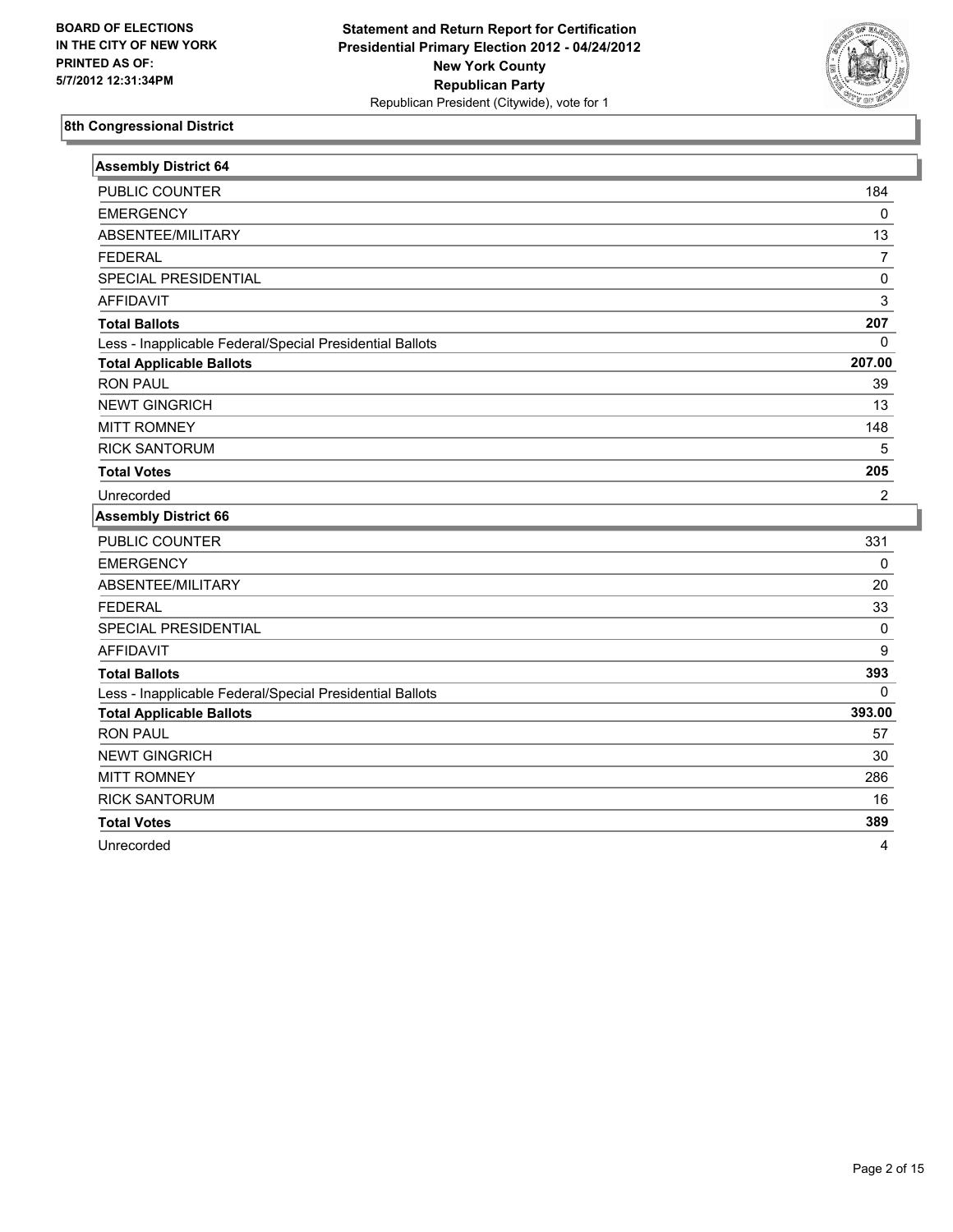

| <b>Assembly District 67</b>                              |             |
|----------------------------------------------------------|-------------|
| <b>PUBLIC COUNTER</b>                                    | 560         |
| <b>EMERGENCY</b>                                         | $\mathbf 0$ |
| ABSENTEE/MILITARY                                        | 34          |
| <b>FEDERAL</b>                                           | 31          |
| SPECIAL PRESIDENTIAL                                     | 0           |
| <b>AFFIDAVIT</b>                                         | 6           |
| <b>Total Ballots</b>                                     | 631         |
| Less - Inapplicable Federal/Special Presidential Ballots | $\Omega$    |
| <b>Total Applicable Ballots</b>                          | 631.00      |
| <b>RON PAUL</b>                                          | 64          |
| <b>NEWT GINGRICH</b>                                     | 46          |
| <b>MITT ROMNEY</b>                                       | 492         |
| <b>RICK SANTORUM</b>                                     | 26          |
| <b>Total Votes</b>                                       | 628         |
| Unrecorded                                               | 3           |
| <b>Assembly District 69</b>                              |             |
| PUBLIC COUNTER                                           | 25          |
| <b>EMERGENCY</b>                                         | 0           |
| ABSENTEE/MILITARY                                        | $\mathbf 0$ |
| <b>FEDERAL</b>                                           | 3           |
| SPECIAL PRESIDENTIAL                                     | 0           |
| <b>AFFIDAVIT</b>                                         | 0           |
| <b>Total Ballots</b>                                     | 28          |
| Less - Inapplicable Federal/Special Presidential Ballots | $\Omega$    |
| <b>Total Applicable Ballots</b>                          | 28.00       |
| <b>RON PAUL</b>                                          | 2           |
| <b>NEWT GINGRICH</b>                                     | 1           |
| <b>MITT ROMNEY</b>                                       | 24          |
| <b>RICK SANTORUM</b>                                     | 1           |
| <b>Total Votes</b>                                       | 28          |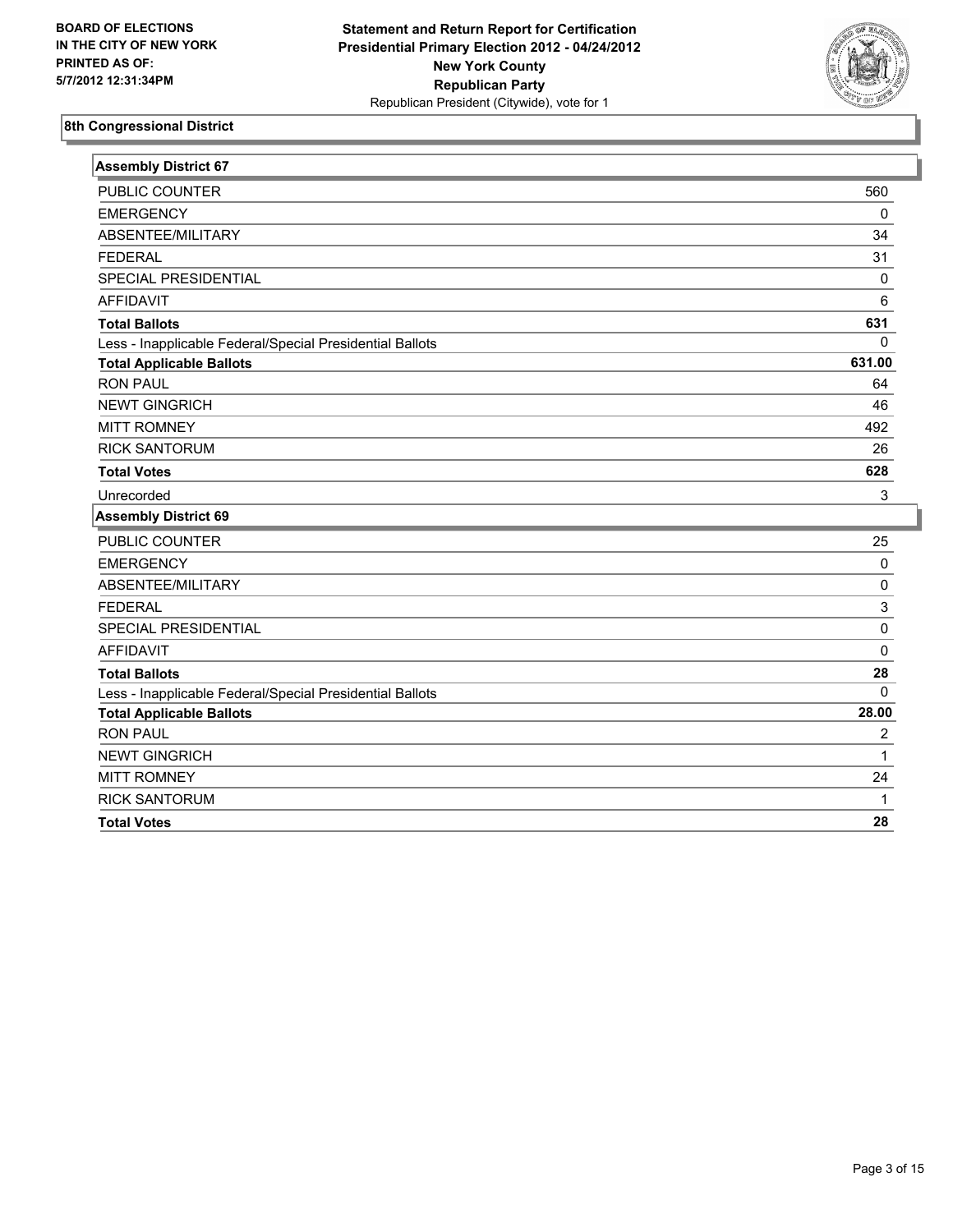

| <b>Assembly District 75</b>                                 |             |
|-------------------------------------------------------------|-------------|
| PUBLIC COUNTER                                              | 376         |
| <b>EMERGENCY</b>                                            | 0           |
| ABSENTEE/MILITARY                                           | 17          |
| <b>FEDERAL</b>                                              | 32          |
| SPECIAL PRESIDENTIAL                                        | $\mathbf 0$ |
| <b>AFFIDAVIT</b>                                            | 6           |
| <b>Total Ballots</b>                                        | 431         |
| Less - Inapplicable Federal/Special Presidential Ballots    | 0           |
| <b>Total Applicable Ballots</b>                             | 431.00      |
| <b>RON PAUL</b>                                             | 69          |
| <b>NEWT GINGRICH</b>                                        | 45          |
| <b>MITT ROMNEY</b>                                          | 285         |
| <b>RICK SANTORUM</b>                                        | 28          |
| <b>Total Votes</b>                                          | 427         |
| Unrecorded                                                  | 4           |
| <b>Total for 8th Congressional District-New York County</b> |             |
| PUBLIC COUNTER                                              | 1,476       |
| <b>EMERGENCY</b>                                            | 0           |
| ABSENTEE/MILITARY                                           | 84          |
| <b>FEDERAL</b>                                              | 106         |
| SPECIAL PRESIDENTIAL                                        |             |
|                                                             | 0           |
| <b>AFFIDAVIT</b>                                            | 24          |
| <b>Total Ballots</b>                                        | 1,690       |
| Less - Inapplicable Federal/Special Presidential Ballots    | $\Omega$    |
| <b>Total Applicable Ballots</b>                             | 1,690.00    |
| <b>RON PAUL</b>                                             | 231         |
| <b>NEWT GINGRICH</b>                                        | 135         |
| <b>MITT ROMNEY</b>                                          | 1,235       |
| <b>RICK SANTORUM</b>                                        | 76          |
| <b>Total Votes</b>                                          | 1,677       |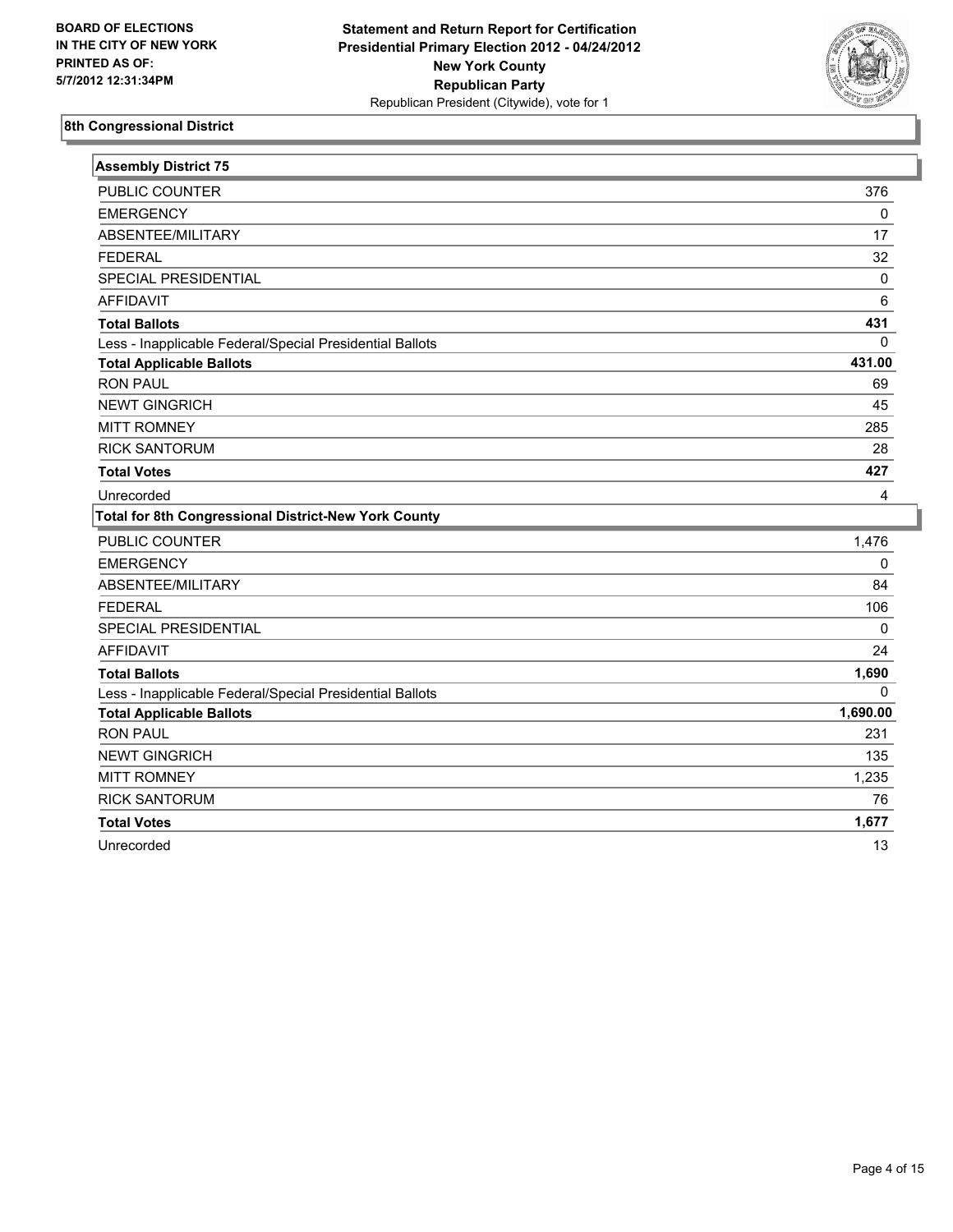

| <b>Assembly District 64</b>                              |                         |
|----------------------------------------------------------|-------------------------|
| <b>PUBLIC COUNTER</b>                                    | 108                     |
| <b>EMERGENCY</b>                                         | 0                       |
| ABSENTEE/MILITARY                                        | 10                      |
| <b>FEDERAL</b>                                           | 3                       |
| SPECIAL PRESIDENTIAL                                     | 0                       |
| <b>AFFIDAVIT</b>                                         | $\mathbf{1}$            |
| <b>Total Ballots</b>                                     | 122                     |
| Less - Inapplicable Federal/Special Presidential Ballots | 0                       |
| <b>Total Applicable Ballots</b>                          | 122.00                  |
| <b>RON PAUL</b>                                          | 29                      |
| <b>NEWT GINGRICH</b>                                     | 8                       |
| <b>MITT ROMNEY</b>                                       | 71                      |
| <b>RICK SANTORUM</b>                                     | 14                      |
| <b>Total Votes</b>                                       | 122                     |
| <b>Assembly District 66</b>                              |                         |
| PUBLIC COUNTER                                           | 0                       |
| <b>EMERGENCY</b>                                         | 0                       |
| ABSENTEE/MILITARY                                        | $\pmb{0}$               |
| <b>FEDERAL</b>                                           | $\pmb{0}$               |
| SPECIAL PRESIDENTIAL                                     | 0                       |
| <b>AFFIDAVIT</b>                                         | 0                       |
| <b>Total Ballots</b>                                     | $\pmb{0}$               |
| Less - Inapplicable Federal/Special Presidential Ballots | 0                       |
| <b>Total Applicable Ballots</b>                          | 0.00                    |
| <b>Assembly District 74</b>                              |                         |
| PUBLIC COUNTER                                           | 45                      |
| <b>EMERGENCY</b>                                         | 0                       |
| ABSENTEE/MILITARY                                        | 1                       |
| <b>FEDERAL</b>                                           | 1                       |
| SPECIAL PRESIDENTIAL                                     | 0                       |
| AFFIDAVIT                                                | $\overline{\mathbf{c}}$ |
| <b>Total Ballots</b>                                     | 49                      |
| Less - Inapplicable Federal/Special Presidential Ballots | $\mathbf 0$             |
| <b>Total Applicable Ballots</b>                          | 49.00                   |
| <b>RON PAUL</b>                                          | 19                      |
| NEWT GINGRICH                                            | $\overline{7}$          |
| <b>MITT ROMNEY</b>                                       | 21                      |
| <b>RICK SANTORUM</b>                                     | $\overline{c}$          |
| <b>Total Votes</b>                                       | 49                      |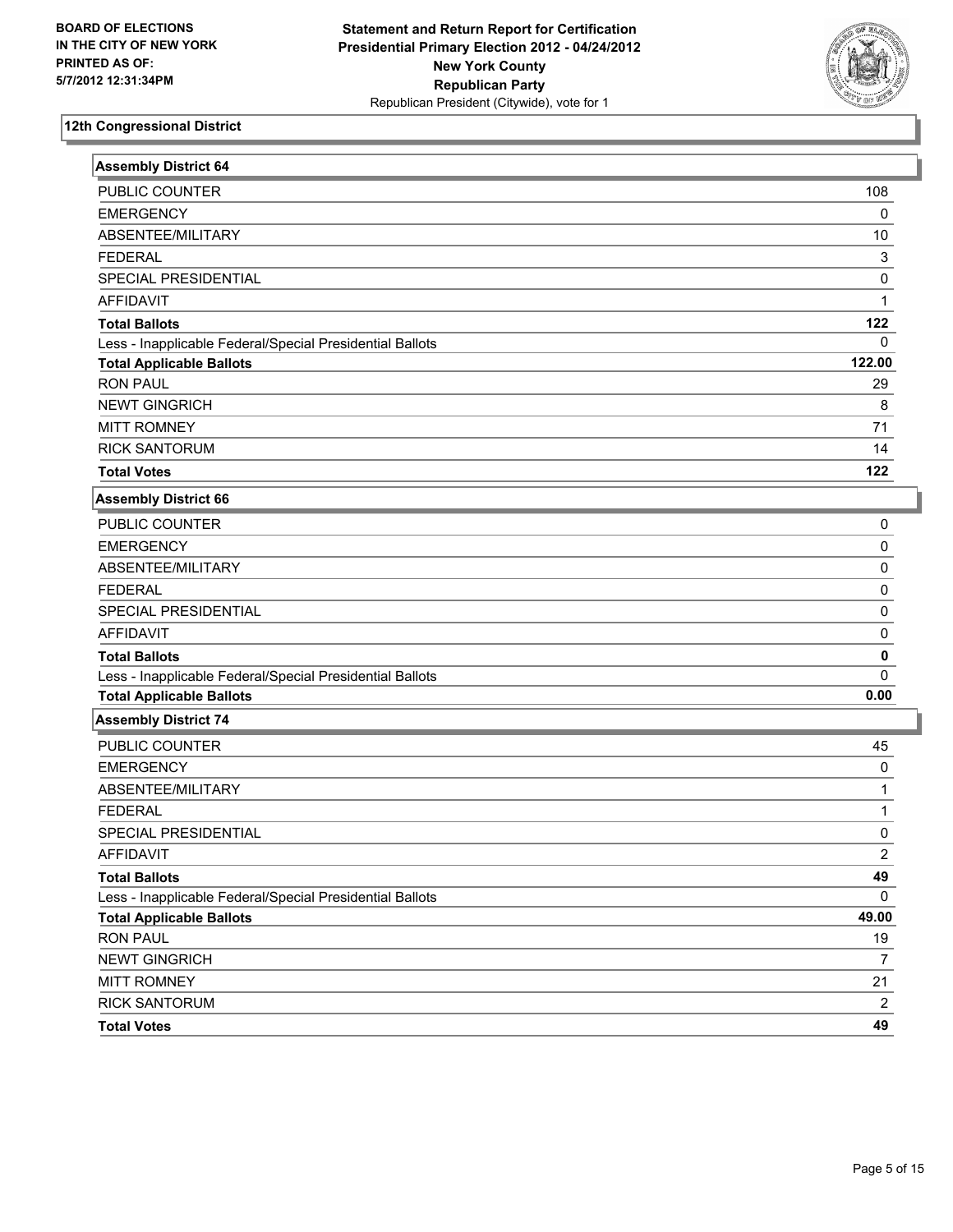

| Total for 12th Congressional District-New York County    |        |
|----------------------------------------------------------|--------|
| PUBLIC COUNTER                                           | 153    |
| <b>EMERGENCY</b>                                         | 0      |
| <b>ABSENTEE/MILITARY</b>                                 | 11     |
| <b>FEDERAL</b>                                           | 4      |
| <b>SPECIAL PRESIDENTIAL</b>                              | 0      |
| <b>AFFIDAVIT</b>                                         | 3      |
| <b>Total Ballots</b>                                     | 171    |
| Less - Inapplicable Federal/Special Presidential Ballots | 0      |
| <b>Total Applicable Ballots</b>                          | 171.00 |
| <b>RON PAUL</b>                                          | 48     |
| <b>NEWT GINGRICH</b>                                     | 15     |
| <b>MITT ROMNEY</b>                                       | 92     |
| <b>RICK SANTORUM</b>                                     | 16     |
| <b>Total Votes</b>                                       | 171    |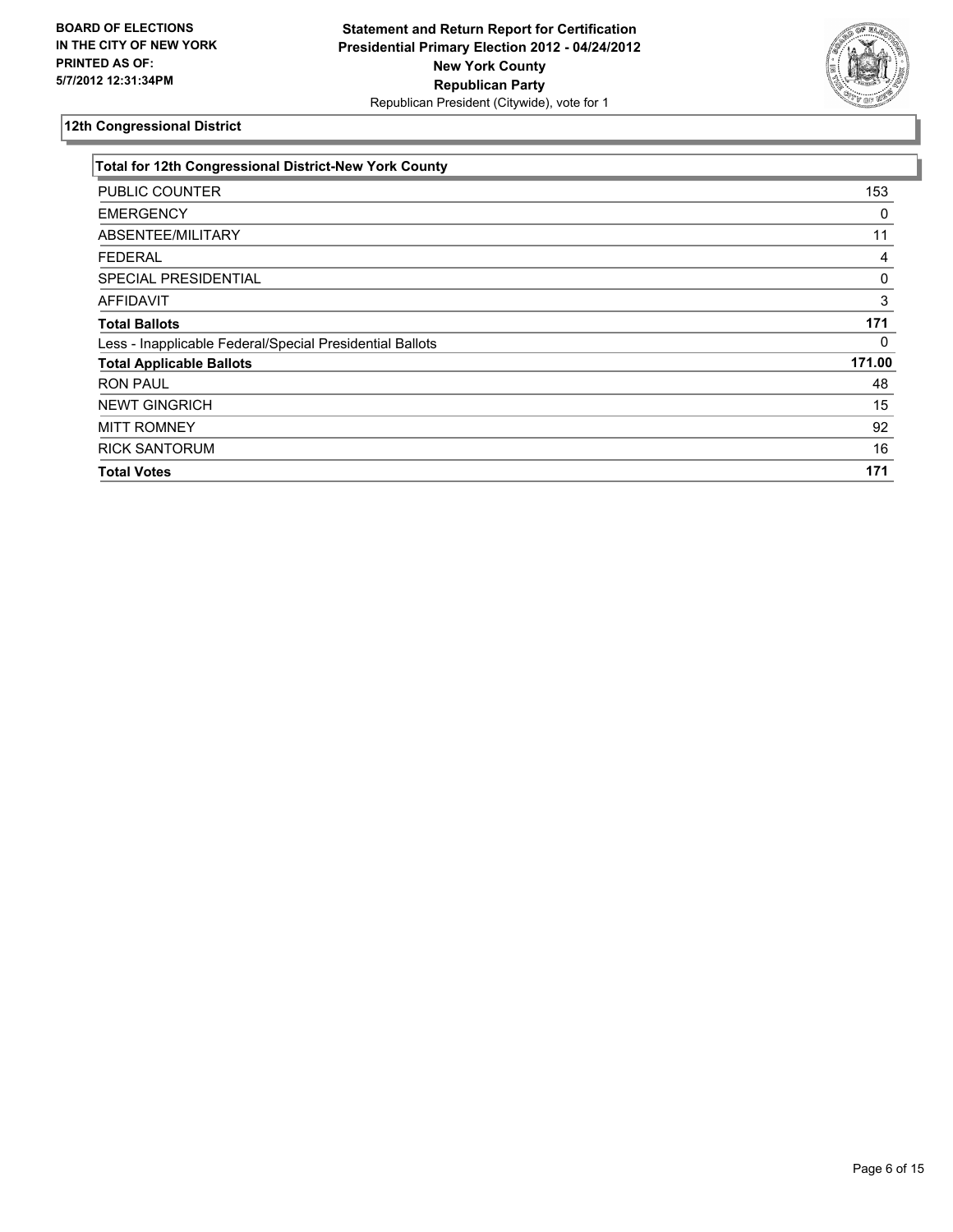

| <b>Assembly District 64</b>                              |                |
|----------------------------------------------------------|----------------|
| PUBLIC COUNTER                                           | 116            |
| <b>EMERGENCY</b>                                         | $\pmb{0}$      |
| ABSENTEE/MILITARY                                        | 6              |
| <b>FEDERAL</b>                                           | 5              |
| SPECIAL PRESIDENTIAL                                     | $\mathbf 0$    |
| <b>AFFIDAVIT</b>                                         | 1              |
| <b>Total Ballots</b>                                     | 128            |
| Less - Inapplicable Federal/Special Presidential Ballots | $\mathbf{0}$   |
| <b>Total Applicable Ballots</b>                          | 128.00         |
| <b>RON PAUL</b>                                          | 16             |
| <b>NEWT GINGRICH</b>                                     | 13             |
| <b>MITT ROMNEY</b>                                       | 93             |
| <b>RICK SANTORUM</b>                                     | $\overline{4}$ |
| <b>Total Votes</b>                                       | 126            |
| Unrecorded                                               | $\overline{2}$ |
| <b>Assembly District 65</b>                              |                |
| PUBLIC COUNTER                                           | 907            |
| <b>EMERGENCY</b>                                         | 0              |
| <b>ABSENTEE/MILITARY</b>                                 | 47             |
| <b>FEDERAL</b>                                           | 46             |
| SPECIAL PRESIDENTIAL                                     | 0              |
| <b>AFFIDAVIT</b>                                         | 15             |
| <b>Total Ballots</b>                                     | 1,015          |
| Less - Inapplicable Federal/Special Presidential Ballots | $\Omega$       |
| <b>Total Applicable Ballots</b>                          | 1,015.00       |
| <b>RON PAUL</b>                                          | 109            |
| <b>NEWT GINGRICH</b>                                     | 54             |
| <b>MITT ROMNEY</b>                                       | 809            |
| <b>RICK SANTORUM</b>                                     | 35             |
| <b>Total Votes</b>                                       | 1,007          |
| Unrecorded                                               | 8              |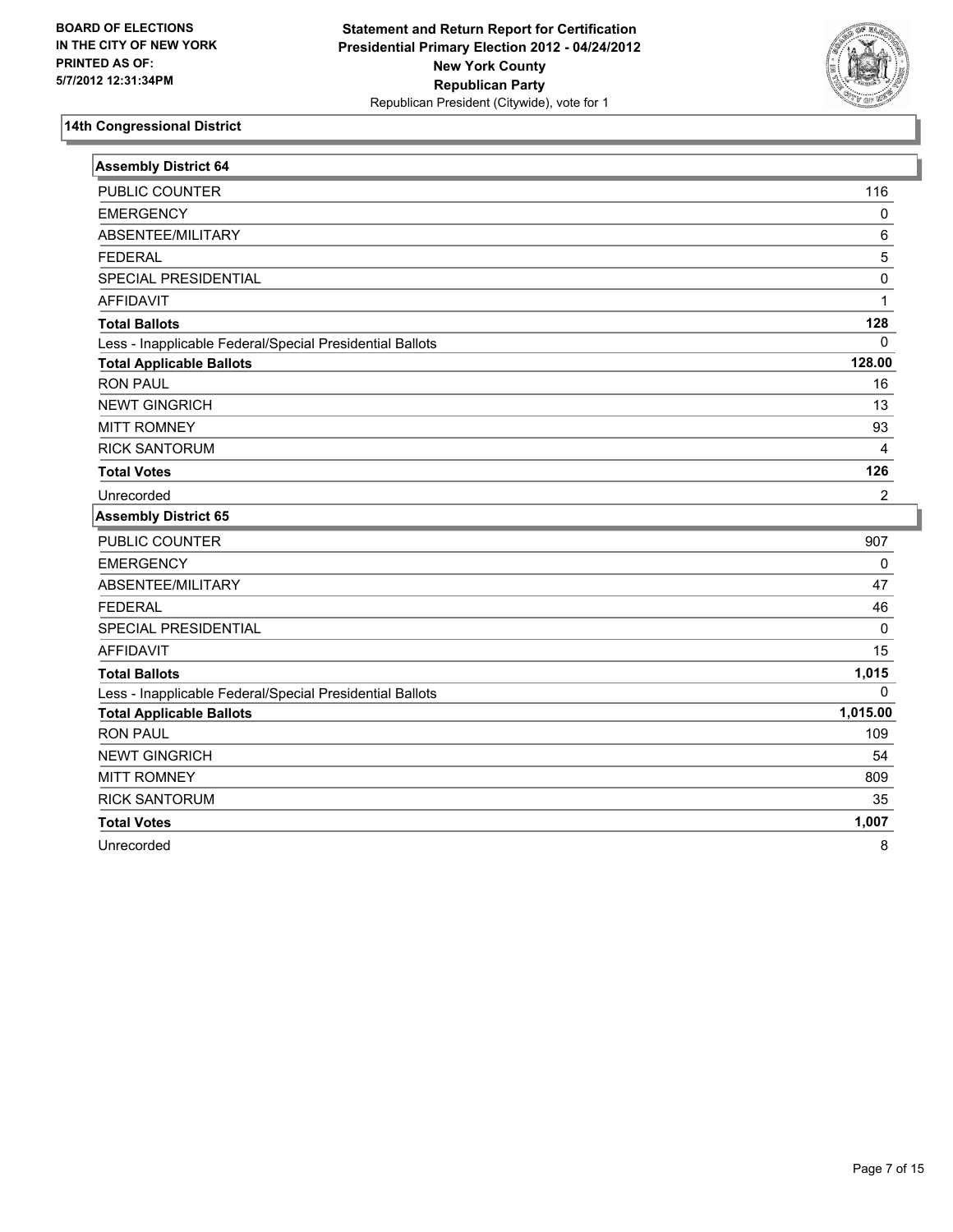

| <b>Assembly District 66</b>                              |                |
|----------------------------------------------------------|----------------|
| PUBLIC COUNTER                                           | 34             |
| <b>EMERGENCY</b>                                         | $\pmb{0}$      |
| ABSENTEE/MILITARY                                        | $\overline{c}$ |
| <b>FEDERAL</b>                                           | 3              |
| SPECIAL PRESIDENTIAL                                     | 0              |
| <b>AFFIDAVIT</b>                                         | 0              |
| <b>Total Ballots</b>                                     | 39             |
| Less - Inapplicable Federal/Special Presidential Ballots | 0              |
| <b>Total Applicable Ballots</b>                          | 39.00          |
| <b>RON PAUL</b>                                          | 6              |
| <b>NEWT GINGRICH</b>                                     | 4              |
| <b>MITT ROMNEY</b>                                       | 28             |
| <b>RICK SANTORUM</b>                                     | $\mathbf{1}$   |
| <b>Total Votes</b>                                       | 39             |
| <b>Assembly District 67</b>                              |                |
| PUBLIC COUNTER                                           | 12             |
| <b>EMERGENCY</b>                                         | 0              |
| ABSENTEE/MILITARY                                        | 0              |
| <b>FEDERAL</b>                                           | 1              |
| SPECIAL PRESIDENTIAL                                     | 0              |
| <b>AFFIDAVIT</b>                                         | 0              |
| <b>Total Ballots</b>                                     | 13             |
| Less - Inapplicable Federal/Special Presidential Ballots | 0              |
| <b>Total Applicable Ballots</b>                          | 13.00          |
| <b>RON PAUL</b>                                          | 5              |
| <b>NEWT GINGRICH</b>                                     | 0              |
| <b>MITT ROMNEY</b>                                       | 7              |
| <b>RICK SANTORUM</b>                                     | $\mathbf{1}$   |
| <b>Total Votes</b>                                       | 13             |
| <b>Assembly District 68</b>                              |                |
| PUBLIC COUNTER                                           | 94             |
| <b>EMERGENCY</b>                                         | 0              |
| ABSENTEE/MILITARY                                        | $\overline{2}$ |
| <b>FEDERAL</b>                                           | 6              |
| SPECIAL PRESIDENTIAL                                     | 0              |
| <b>AFFIDAVIT</b>                                         | $\overline{c}$ |
| <b>Total Ballots</b>                                     | 104            |
| Less - Inapplicable Federal/Special Presidential Ballots | 0              |
| <b>Total Applicable Ballots</b>                          | 104.00         |
| <b>RON PAUL</b>                                          | 8              |
| <b>NEWT GINGRICH</b>                                     | 10             |
| <b>MITT ROMNEY</b>                                       | 82             |
| <b>RICK SANTORUM</b>                                     | 4              |
| <b>Total Votes</b>                                       | 104            |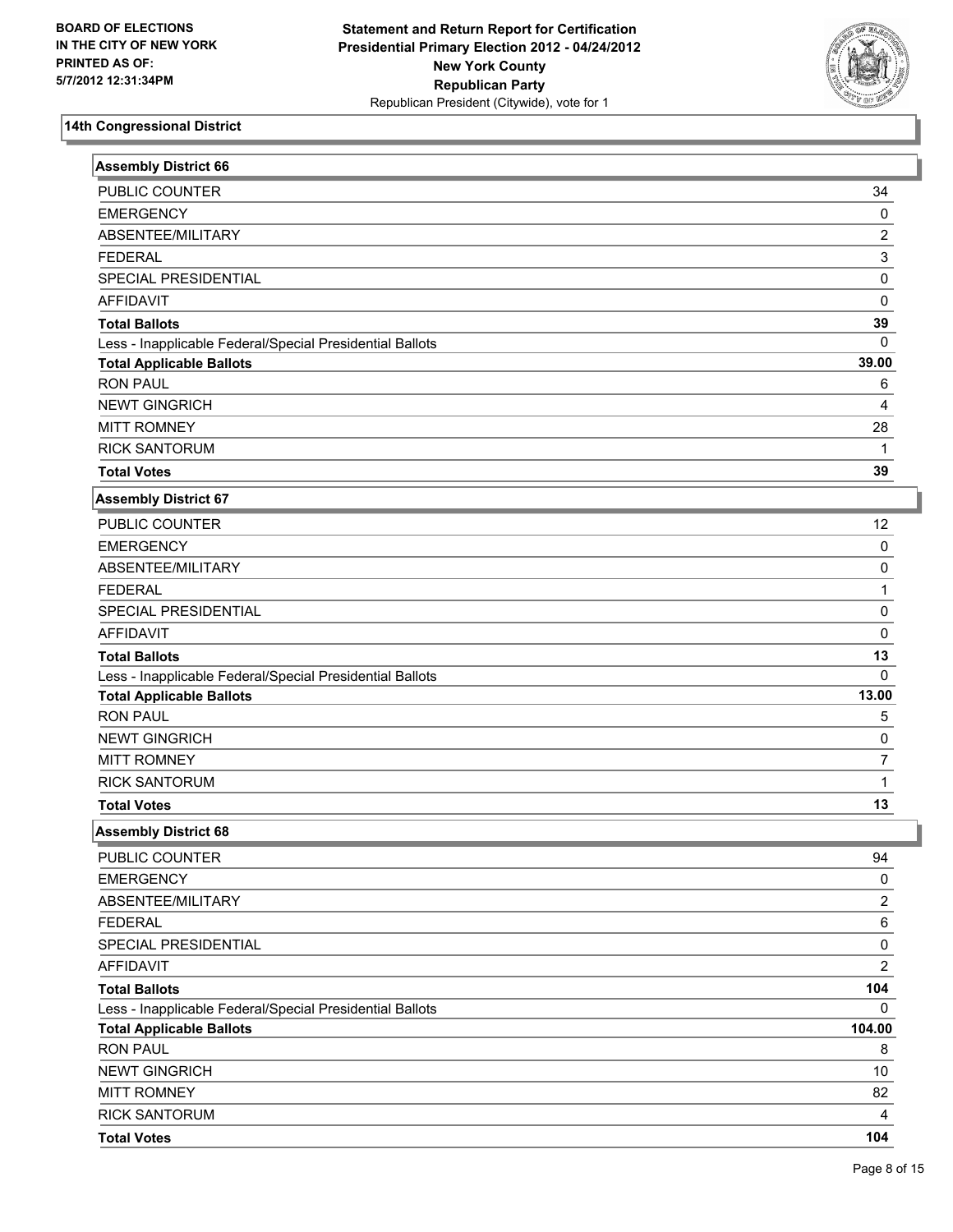

| <b>Assembly District 73</b>                              |                |
|----------------------------------------------------------|----------------|
| PUBLIC COUNTER                                           | 1,166          |
| <b>EMERGENCY</b>                                         | 0              |
| ABSENTEE/MILITARY                                        | 78             |
| <b>FEDERAL</b>                                           | 95             |
| SPECIAL PRESIDENTIAL                                     | 0              |
| <b>AFFIDAVIT</b>                                         | 17             |
| <b>Total Ballots</b>                                     | 1,356          |
| Less - Inapplicable Federal/Special Presidential Ballots | $\mathbf 0$    |
| <b>Total Applicable Ballots</b>                          | 1,356.00       |
| <b>RON PAUL</b>                                          | 104            |
| <b>NEWT GINGRICH</b>                                     | 70             |
| <b>MITT ROMNEY</b>                                       | 1,139          |
| <b>RICK SANTORUM</b>                                     | 36             |
| <b>Total Votes</b>                                       | 1,349          |
| Unrecorded                                               | $\overline{7}$ |
| <b>Assembly District 74</b>                              |                |
| PUBLIC COUNTER                                           | 636            |
| <b>EMERGENCY</b>                                         | $\mathbf 0$    |
| ABSENTEE/MILITARY                                        | 33             |
| <b>FEDERAL</b>                                           | 15             |
| SPECIAL PRESIDENTIAL                                     | 0              |
| <b>AFFIDAVIT</b>                                         | 13             |
| <b>Total Ballots</b>                                     | 697            |
| Less - Inapplicable Federal/Special Presidential Ballots | $\Omega$       |
| <b>Total Applicable Ballots</b>                          | 697.00         |
| <b>RON PAUL</b>                                          | 94             |
| <b>NEWT GINGRICH</b>                                     | 47             |
| <b>MITT ROMNEY</b>                                       | 520            |
| <b>RICK SANTORUM</b>                                     | 29             |
| <b>Total Votes</b>                                       | 690            |
| Unrecorded                                               | $\overline{7}$ |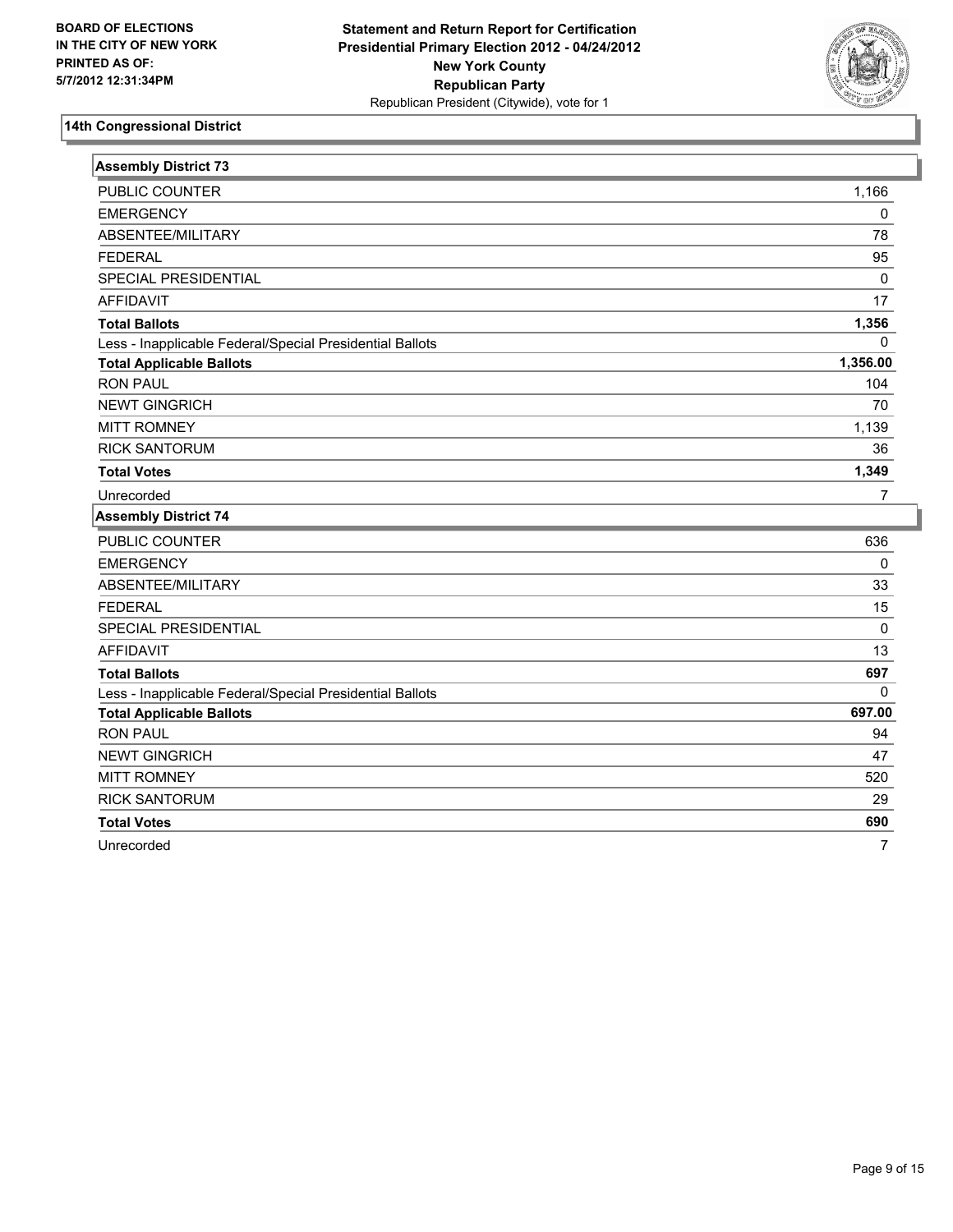

| <b>Assembly District 75</b>                              |                |
|----------------------------------------------------------|----------------|
| PUBLIC COUNTER                                           | 216            |
| <b>EMERGENCY</b>                                         | $\mathbf 0$    |
| ABSENTEE/MILITARY                                        | 13             |
| <b>FEDERAL</b>                                           | 18             |
| <b>SPECIAL PRESIDENTIAL</b>                              | $\mathbf 0$    |
| <b>AFFIDAVIT</b>                                         | $\mathbf{1}$   |
| <b>Total Ballots</b>                                     | 248            |
| Less - Inapplicable Federal/Special Presidential Ballots | $\mathbf 0$    |
| <b>Total Applicable Ballots</b>                          | 248.00         |
| <b>RON PAUL</b>                                          | 27             |
| <b>NEWT GINGRICH</b>                                     | 21             |
| <b>MITT ROMNEY</b>                                       | 183            |
| <b>RICK SANTORUM</b>                                     | 15             |
| <b>Total Votes</b>                                       | 246            |
| Unrecorded                                               | $\overline{2}$ |
|                                                          |                |
| Total for 14th Congressional District-New York County    |                |
| <b>PUBLIC COUNTER</b>                                    | 3,181          |
| <b>EMERGENCY</b>                                         | $\mathbf 0$    |
| ABSENTEE/MILITARY                                        | 181            |
| <b>FEDERAL</b>                                           | 189            |
| SPECIAL PRESIDENTIAL                                     | 0              |
| <b>AFFIDAVIT</b>                                         | 49             |
| <b>Total Ballots</b>                                     | 3,600          |
| Less - Inapplicable Federal/Special Presidential Ballots | 0              |
| <b>Total Applicable Ballots</b>                          | 3,600.00       |
| <b>RON PAUL</b>                                          | 369            |
| <b>NEWT GINGRICH</b>                                     | 219            |
| <b>MITT ROMNEY</b>                                       | 2,861          |
| <b>RICK SANTORUM</b>                                     | 125            |
| <b>Total Votes</b>                                       | 3,574          |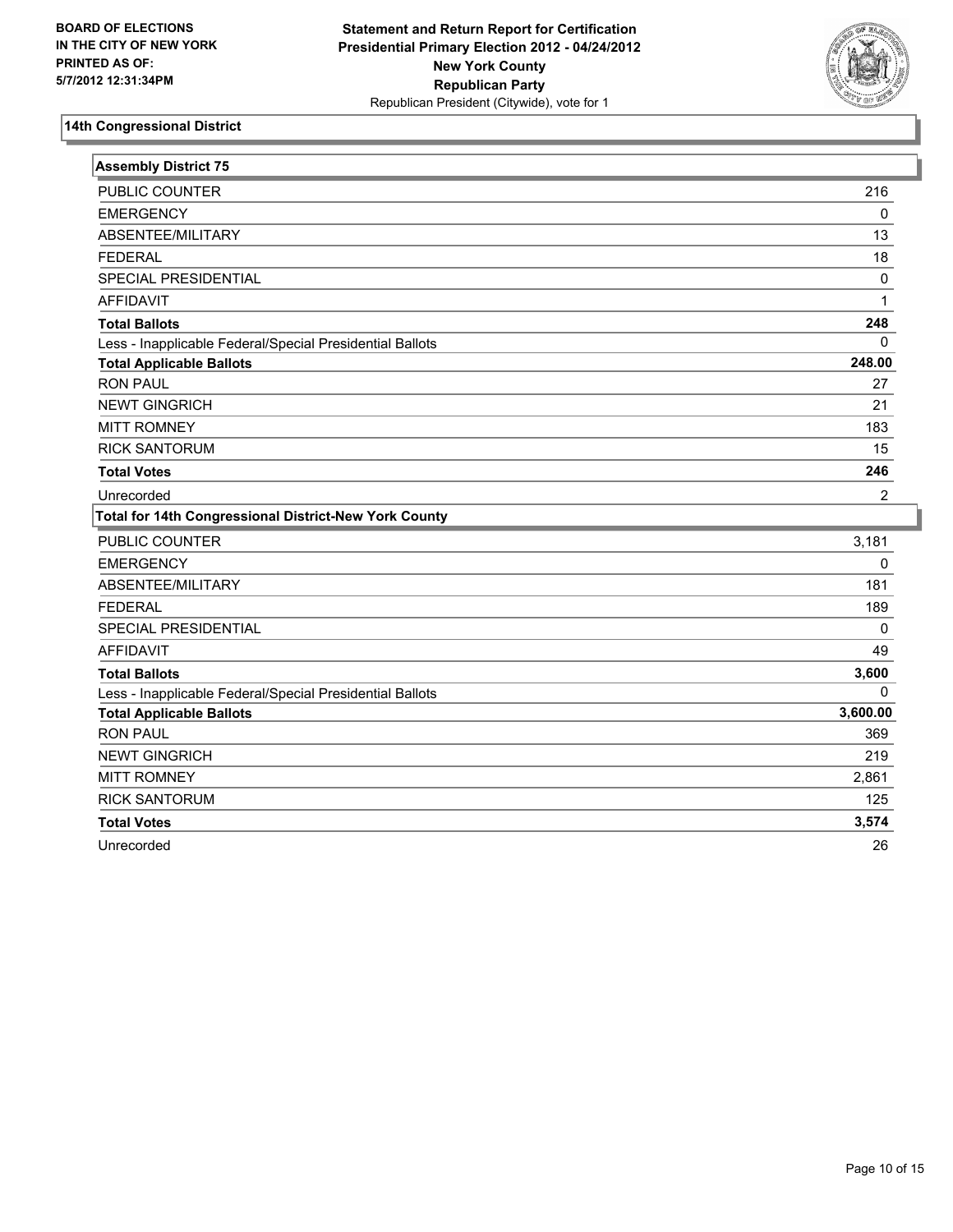

| <b>Assembly District 67</b>                              |                  |
|----------------------------------------------------------|------------------|
| PUBLIC COUNTER                                           | 52               |
| <b>EMERGENCY</b>                                         | 0                |
| ABSENTEE/MILITARY                                        | $\overline{2}$   |
| <b>FEDERAL</b>                                           | $\boldsymbol{9}$ |
| SPECIAL PRESIDENTIAL                                     | $\mathbf 0$      |
| <b>AFFIDAVIT</b>                                         | $\mathbf 0$      |
| <b>Total Ballots</b>                                     | 63               |
| Less - Inapplicable Federal/Special Presidential Ballots | $\mathbf{0}$     |
| <b>Total Applicable Ballots</b>                          | 63.00            |
| <b>RON PAUL</b>                                          | 5                |
| <b>NEWT GINGRICH</b>                                     | 3                |
| <b>MITT ROMNEY</b>                                       | 51               |
| <b>RICK SANTORUM</b>                                     | 4                |
| <b>Total Votes</b>                                       | 63               |
| <b>Assembly District 68</b>                              |                  |
| <b>PUBLIC COUNTER</b>                                    | 128              |
| <b>EMERGENCY</b>                                         | 0                |
| ABSENTEE/MILITARY                                        | 26               |
| <b>FEDERAL</b>                                           | 3                |
| <b>SPECIAL PRESIDENTIAL</b>                              | $\mathbf 0$      |
| <b>AFFIDAVIT</b>                                         | 6                |
| <b>Total Ballots</b>                                     | 163              |
| Less - Inapplicable Federal/Special Presidential Ballots | $\Omega$         |
| <b>Total Applicable Ballots</b>                          | 163.00           |
| <b>RON PAUL</b>                                          | 46               |
| <b>NEWT GINGRICH</b>                                     | 20               |
| <b>MITT ROMNEY</b>                                       | 82               |
| <b>RICK SANTORUM</b>                                     | $\overline{7}$   |

**Total Votes 155** 

Unrecorded 8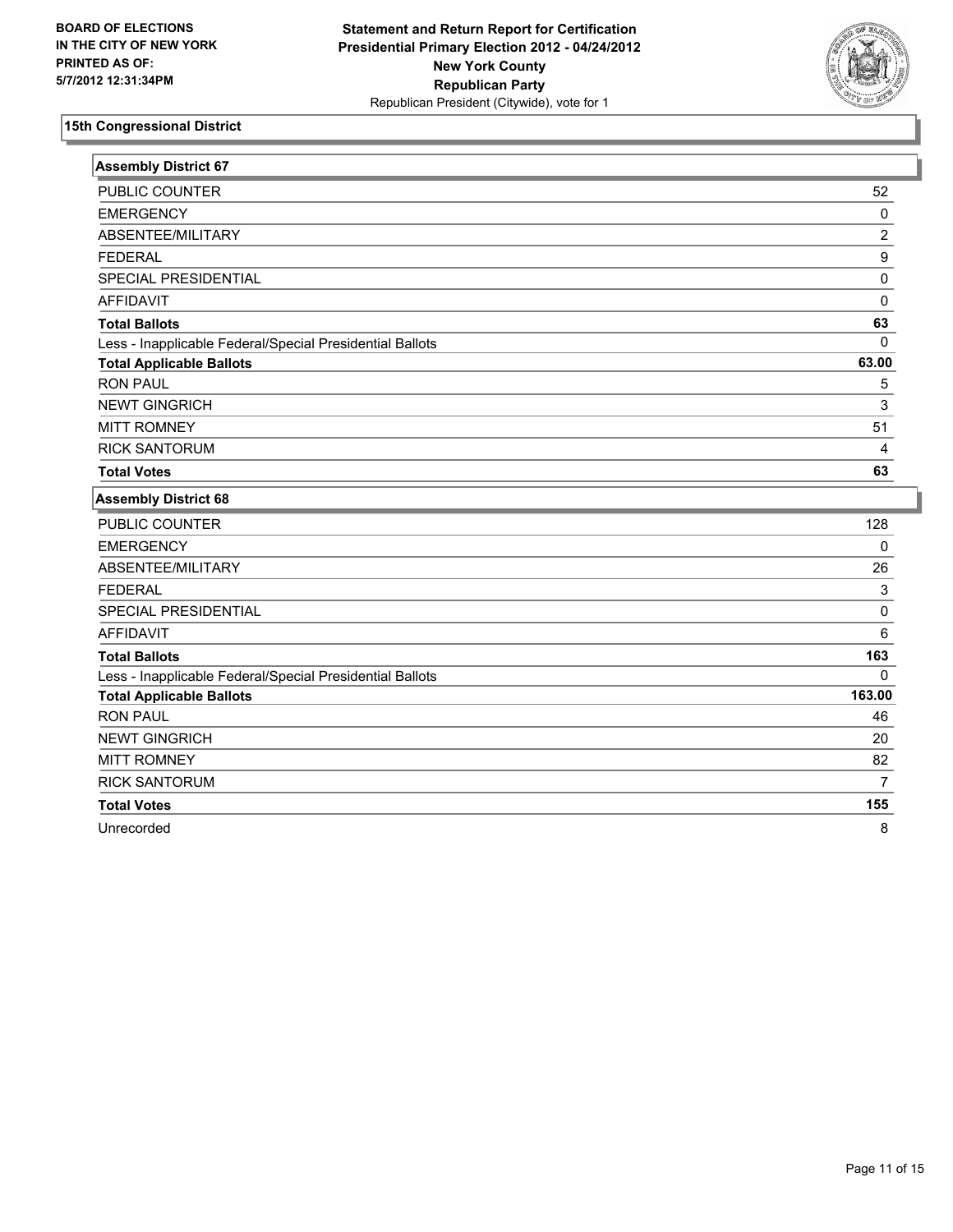

| <b>Assembly District 69</b>                              |                |
|----------------------------------------------------------|----------------|
| <b>PUBLIC COUNTER</b>                                    | 294            |
| <b>EMERGENCY</b>                                         | 0              |
| ABSENTEE/MILITARY                                        | 27             |
| <b>FEDERAL</b>                                           | 23             |
| SPECIAL PRESIDENTIAL                                     | $\pmb{0}$      |
| <b>AFFIDAVIT</b>                                         | 3              |
| <b>Total Ballots</b>                                     | 347            |
| Less - Inapplicable Federal/Special Presidential Ballots | $\mathbf{0}$   |
| <b>Total Applicable Ballots</b>                          | 347.00         |
| <b>RON PAUL</b>                                          | 50             |
| <b>NEWT GINGRICH</b>                                     | 38             |
| <b>MITT ROMNEY</b>                                       | 237            |
| <b>RICK SANTORUM</b>                                     | 16             |
| <b>Total Votes</b>                                       | 341            |
| Unrecorded                                               | 6              |
| <b>Assembly District 70</b>                              |                |
|                                                          |                |
| PUBLIC COUNTER                                           | 99             |
| <b>EMERGENCY</b>                                         | $\mathbf 0$    |
| ABSENTEE/MILITARY                                        | 15             |
| <b>FEDERAL</b>                                           | $\pmb{0}$      |
| SPECIAL PRESIDENTIAL                                     | 0              |
| <b>AFFIDAVIT</b>                                         | 1              |
| <b>Total Ballots</b>                                     | 115            |
| Less - Inapplicable Federal/Special Presidential Ballots | $\Omega$       |
| <b>Total Applicable Ballots</b>                          | 115.00         |
| <b>RON PAUL</b>                                          | 38             |
| <b>NEWT GINGRICH</b>                                     | 17             |
| <b>MITT ROMNEY</b>                                       | 46             |
| <b>RICK SANTORUM</b>                                     | $\overline{7}$ |
| <b>Total Votes</b>                                       | 108            |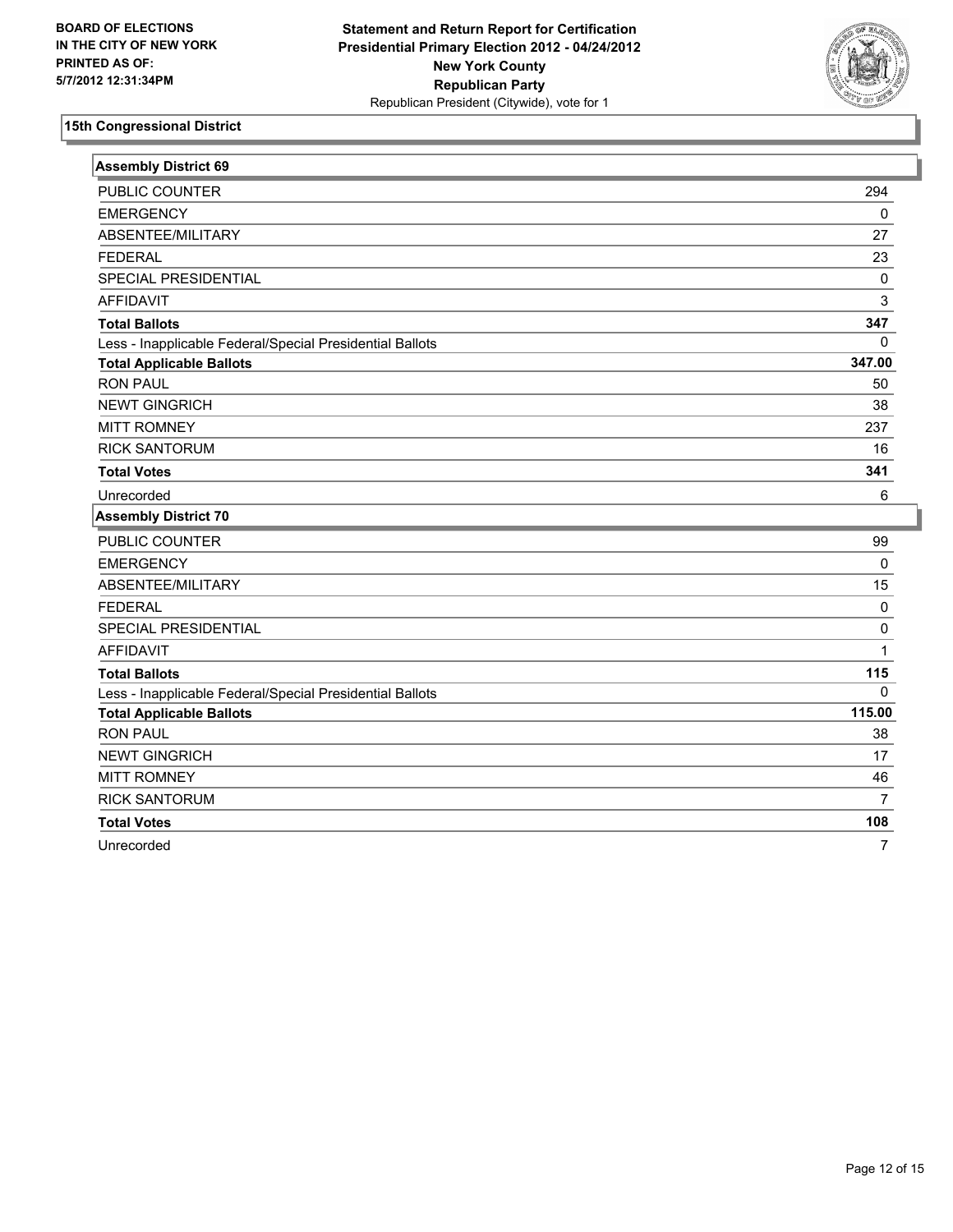

| <b>Assembly District 71</b>                              |                |
|----------------------------------------------------------|----------------|
| PUBLIC COUNTER                                           | 180            |
| <b>EMERGENCY</b>                                         | $\pmb{0}$      |
| ABSENTEE/MILITARY                                        | 28             |
| <b>FEDERAL</b>                                           | 12             |
| SPECIAL PRESIDENTIAL                                     | $\pmb{0}$      |
| <b>AFFIDAVIT</b>                                         | $\overline{2}$ |
| <b>Total Ballots</b>                                     | 222            |
| Less - Inapplicable Federal/Special Presidential Ballots | 0              |
| <b>Total Applicable Ballots</b>                          | 222.00         |
| <b>RON PAUL</b>                                          | 47             |
| <b>NEWT GINGRICH</b>                                     | 18             |
| <b>MITT ROMNEY</b>                                       | 142            |
| <b>RICK SANTORUM</b>                                     | 13             |
| <b>Total Votes</b>                                       | 220            |
| Unrecorded                                               | $\overline{2}$ |
|                                                          |                |
| <b>Assembly District 72</b>                              |                |
| PUBLIC COUNTER                                           | 137            |
| <b>EMERGENCY</b>                                         | $\mathbf 0$    |
| ABSENTEE/MILITARY                                        | 18             |
| <b>FEDERAL</b>                                           | 10             |
| SPECIAL PRESIDENTIAL                                     | $\pmb{0}$      |
| <b>AFFIDAVIT</b>                                         | 0              |
| <b>Total Ballots</b>                                     | 165            |
| Less - Inapplicable Federal/Special Presidential Ballots | 0              |
| <b>Total Applicable Ballots</b>                          | 165.00         |
| <b>RON PAUL</b>                                          | 34             |
| <b>NEWT GINGRICH</b>                                     | 19             |
| <b>MITT ROMNEY</b>                                       | 95             |
| <b>RICK SANTORUM</b>                                     | 15             |
| <b>Total Votes</b>                                       | 163            |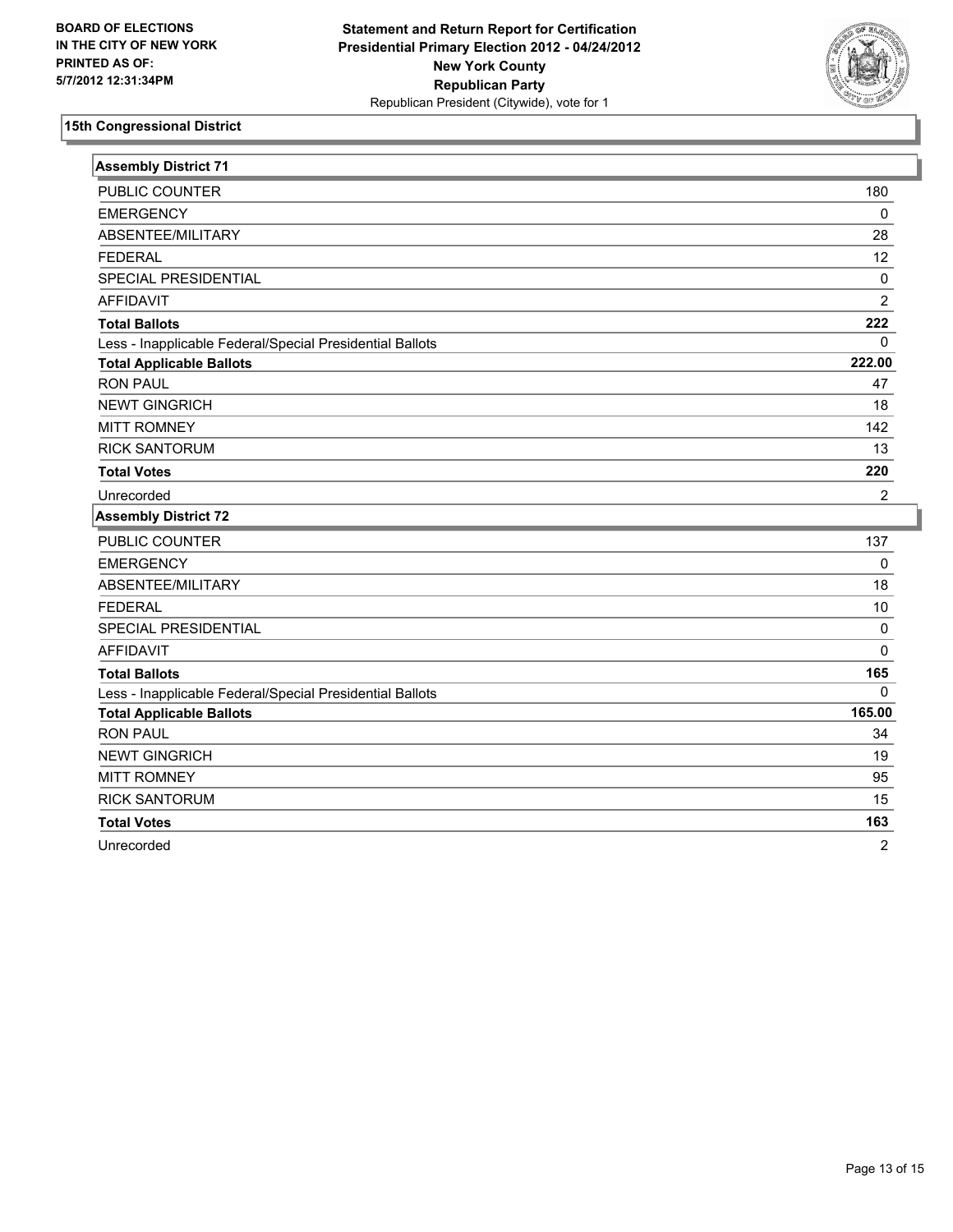

| <b>Total for 15th Congressional District-New York County</b> |          |
|--------------------------------------------------------------|----------|
| PUBLIC COUNTER                                               | 890      |
| <b>EMERGENCY</b>                                             | 0        |
| ABSENTEE/MILITARY                                            | 116      |
| <b>FEDERAL</b>                                               | 57       |
| SPECIAL PRESIDENTIAL                                         | 0        |
| <b>AFFIDAVIT</b>                                             | 12       |
| <b>Total Ballots</b>                                         | 1,075    |
| Less - Inapplicable Federal/Special Presidential Ballots     | 0        |
| <b>Total Applicable Ballots</b>                              | 1,075.00 |
| <b>RON PAUL</b>                                              | 220      |
| <b>NEWT GINGRICH</b>                                         | 115      |
| <b>MITT ROMNEY</b>                                           | 653      |
| <b>RICK SANTORUM</b>                                         | 62       |
| <b>Total Votes</b>                                           | 1,050    |
| Unrecorded                                                   | 25       |